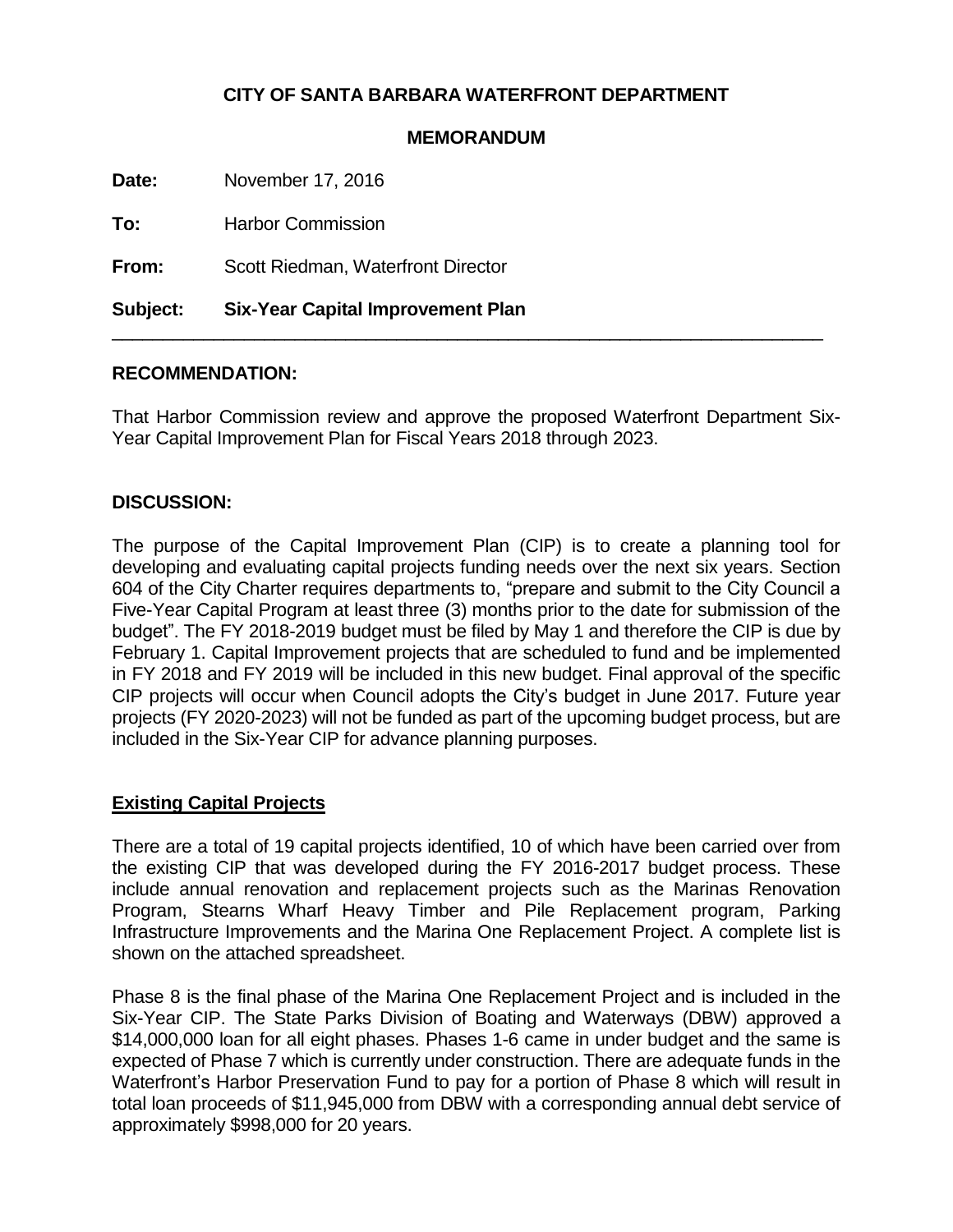Six-Year Capital Improvement Plan November 17, 2016 Page 2

### **New Capital Projects**

A total of five new projects are proposed in the Six-Year CIP. These include the following:

- 1. Replace Harbor Patrol Boat 2 (\$550,000 FY2023)
- 2. Accommodation Dock Gangway (\$225,000 FY2020)
- 3. Stearns Wharf Guardrail (\$101,000 FY2018)
- 4. Interior Dredging (\$100,000 FY2021)
- 5. Harbor Way Sidewalk (\$125,000 FY2019)

## **Unfunded Capital Projects**

Staff considers a wide variety of projects when preparing the CIP. Only projects that can reasonably expect to be funded and constructed are included in the CIP. Funds available for CIPs are determined by first estimating revenues, operating expenses and ensuring that policy reserves are met. A six-year cash flow model is prepared and funding for CIPs is identified. In addition, staff applies certain criteria such as completing a phased project, structural needs, maintaining utility infrastructure, improved efficiency, meeting building codes, City Council policy, and public input in prioritizing projects. Projects that meet the criteria and for which *adequate funds are available* are included in the CIP.

The following projects meet the criteria for Capital Improvements, but there are not adequate funds when considering the six-year cash flow model to include in the CIP.

| Maintenance Shop Remodel             | (\$150,000) |
|--------------------------------------|-------------|
| Marina One R -S Walkway Improvements | (\$150,000) |
| 125 Building Elevator                | (\$350,000) |
| 217 Building Elevator                | (\$350,000) |

These projects will be considered in future CIPs or as funds become available.

## **Six-Year Cash Flow Projection**

Citywide, the Capital Improvement Plan (CIP) is being developed and submitted in advance of the overall budget process. Unlike General Fund Departments, the Waterfront Department is an Enterprise Fund and must finance its own capital improvement projects. For this reason, it is important to consider the fiscal effect the CIP will have on the Department's capital reserve fund (Harbor Preservation Fund). The Harbor Preservation Fund (HPF) is required to be maintained above \$2 million pursuant to Section 17.40.030 of the Municipal Code. Commissioners should also keep in mind that since the establishment of the HPF, City Council has also required Enterprise Funds to establish operating and economic contingency reserve funds. The Department had approximately \$6.4 million in the HPF and \$3 million in Operating Reserve Funds at the beginning of FY 2017; updated reserve balances should be available from the Finance Department in December. In addition, the Department carries substantial property insurance on all waterfront facilities.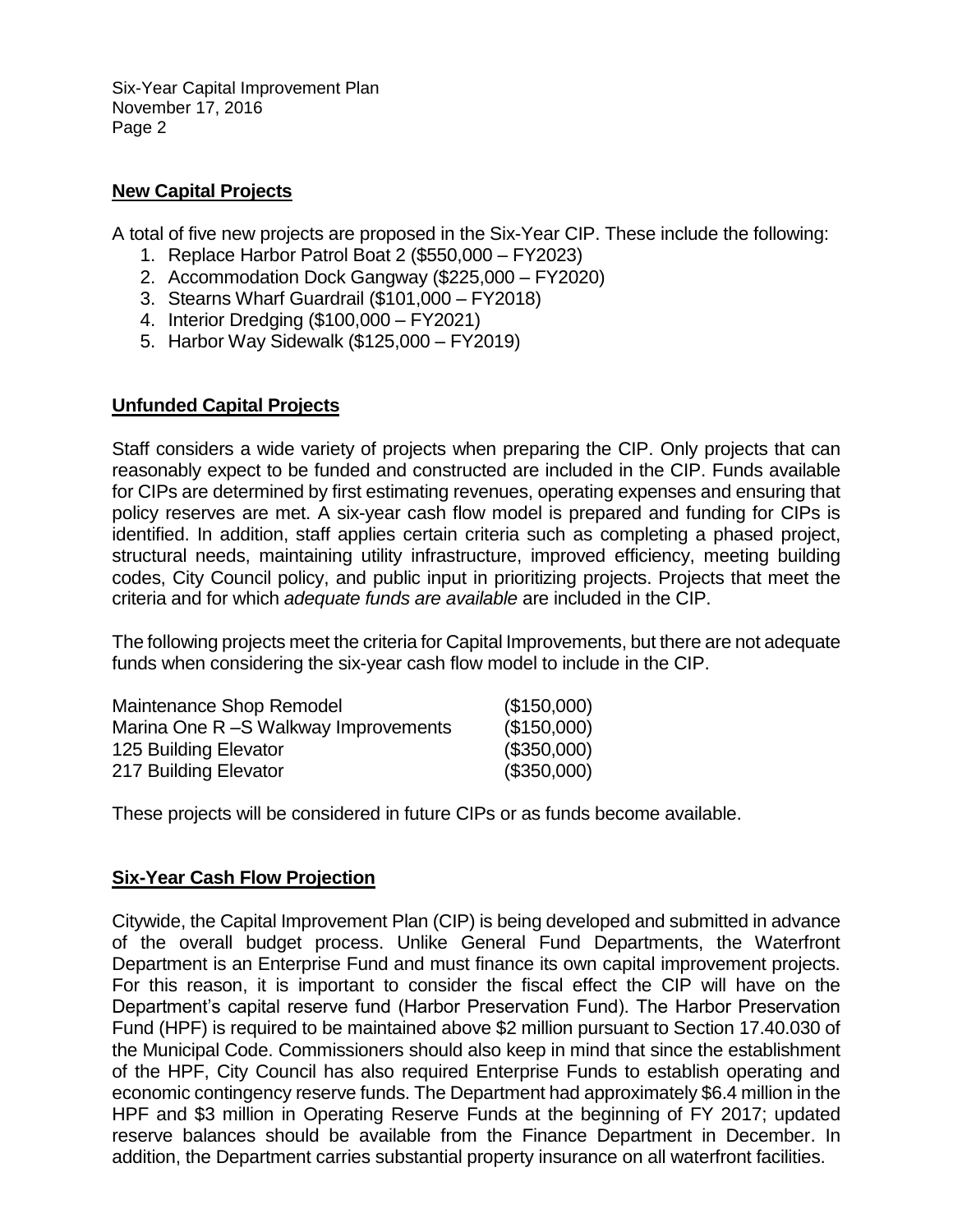Six-Year Capital Improvement Plan November 17, 2016 Page 3

The DBW loan terms require that the Department maintain a debt service coverage ratio (total revenue less operating expenses / debt service) of not less than 1.5. Net revenue must be 1½ times greater than the combined Certificates of Participation (COPS) debt service and the DBW debt service.

The Six-Year CIP is developed considering the Department's cash flow model, which includes the relationship between the Operating Fund, CIP, and Operating Reserve Fund together with the Harbor Preservation Fund. However, this cash flow projection is tentative, pending receipt of final FY 2016 actual revenue and expense figures and reserve balances from the Finance Department. As the next two-year budget is prepared, the six-year cash flow model may be revised, if necessary.

The draft cash flow projection shows that the CIP as submitted is reasonable in relationship to forecasting future Department revenues/expenses and the ability to maintain the required minimum of \$2 million in the Harbor Preservation Fund. It is important to keep in mind that this is not a budget proposal; details of the Department's operating budget will be developed and recommendations on any potential fee increases finalized over the next several months.

## **Process**

The CIP must be submitted to the City's Public Works Department in November with prior review by the Harbor Commission for the upcoming FY 2018-2019 budget cycle. The Capital Improvement Plan will be reviewed by the City Administrator and Finance Department in December, and will be forwarded to the Finance Committee and City Council in January 2017.

Attachment: Capital Improvement Plan

Prepared by: Karl Treiberg, Waterfront Facilities Manager